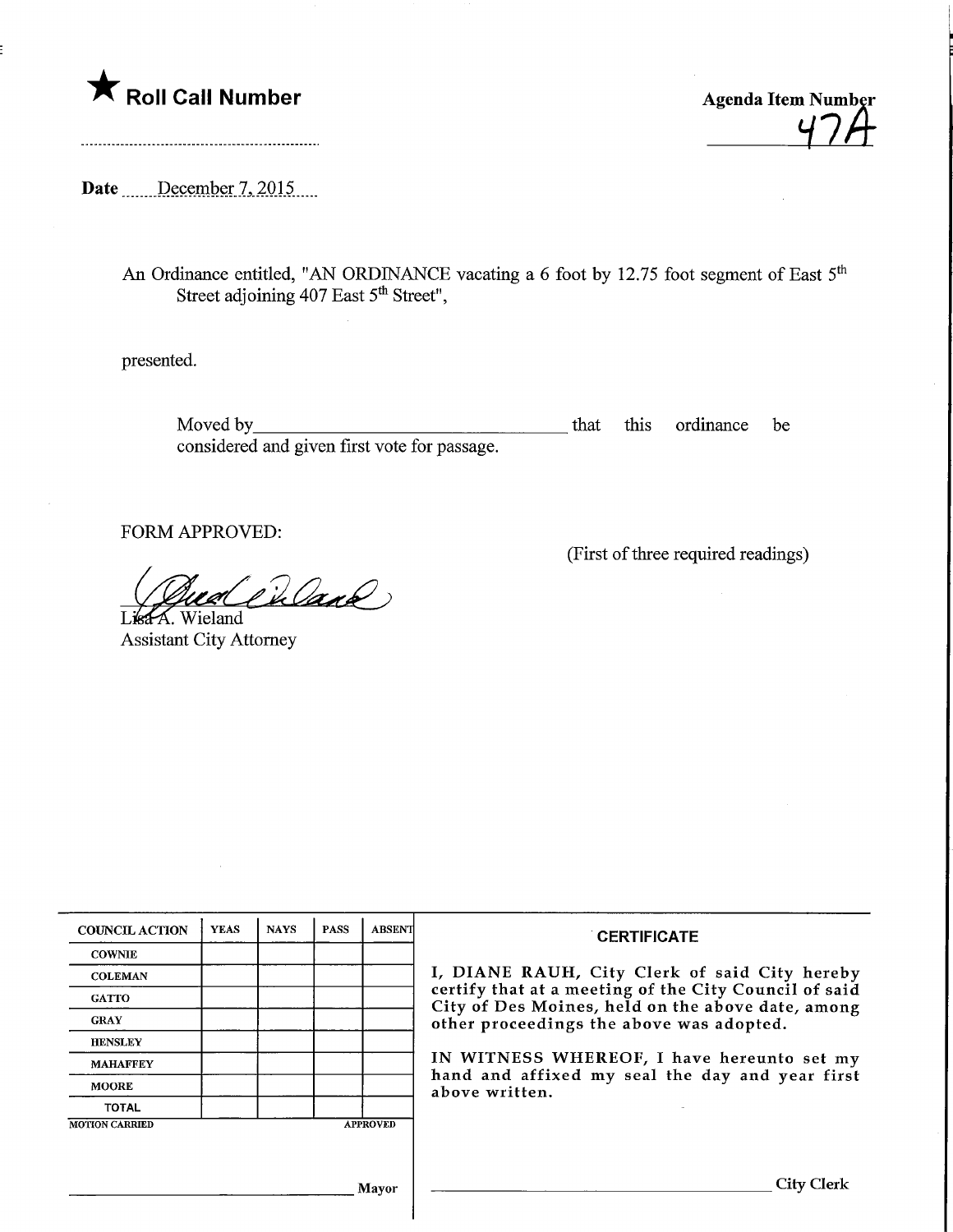Prepared by: Lisa A. Wieland, Assistant City Attorney. 400 Robert D. Ray Drive, Des Moines. Iowa 50309 (515) 283-4124 Return to: City Clerk's Office, 400 Robert D. Ray Drive, Des Moines, Iowa 50309

## ORDINANCE NO.

AN ORDINANCE vacating a 6 foot by 12.75 foot segment of East 5<sup>th</sup> Street adjoining 407 East 5<sup>th</sup> Street.

WHEREAS, all prior requirements of law pertaining to the vacation of public right-of-way have been fully observed; and

WHEREAS, it is desirable that the public right-of-way herein described be vacated;

NOW, THEREFORE, BE IT ORDAINED by the City Council of the City of Des Moines, Iowa:

Sec. 1. That a 6 foot by 12.75 foot segment of East  $5<sup>th</sup>$  Street adjoining 407 East  $5<sup>th</sup>$  Street, more specifically described as follows, be and is hereby vacated:

A PART OF VACATED EAST 5TH STREET RIGHT OF WAY LYING WEST OF AND ADJOINING LOT 1, H.E. TEACHOUT PLACE, AN OFFICIAL PLAT, ALL NOW INCLUDED IN AND FORMING A PART OF THE CITY OF DES MOINES, POLK COUNTY, IOWA, AND DESCRIBED AS FOLLOWS:

COMMENCING AT THE NORTHWEST CORNER OF SAID LOT 1; THENCE SOUTH ALONG THE WEST LINE OF SAID LOT 1, A DISTANCE OF 21 FEET AND THE POINT OF BEGINNING; THENCE CONTINUING SOUTH ALONG SAID WEST LINE, 12.75 FEET; THENCE WESTERLEY AND PERPENDICULAR TO SAID WEST LINE, 6 FEET; THENCE NORTHERLY AND PARALLEL TO SAID WEST LINE, 12.75 FEET; THENCE EASTERLY AND PERPENDICULAR TO SAID WEST LINE, 6 FEET TO THE POINT OF BEGINNING.

Sec. 2. The City of Des Moines hereby reserves an easement upon the property described above for the continued use and maintenance of any utilities now in place, with the right of entry for servicing same.